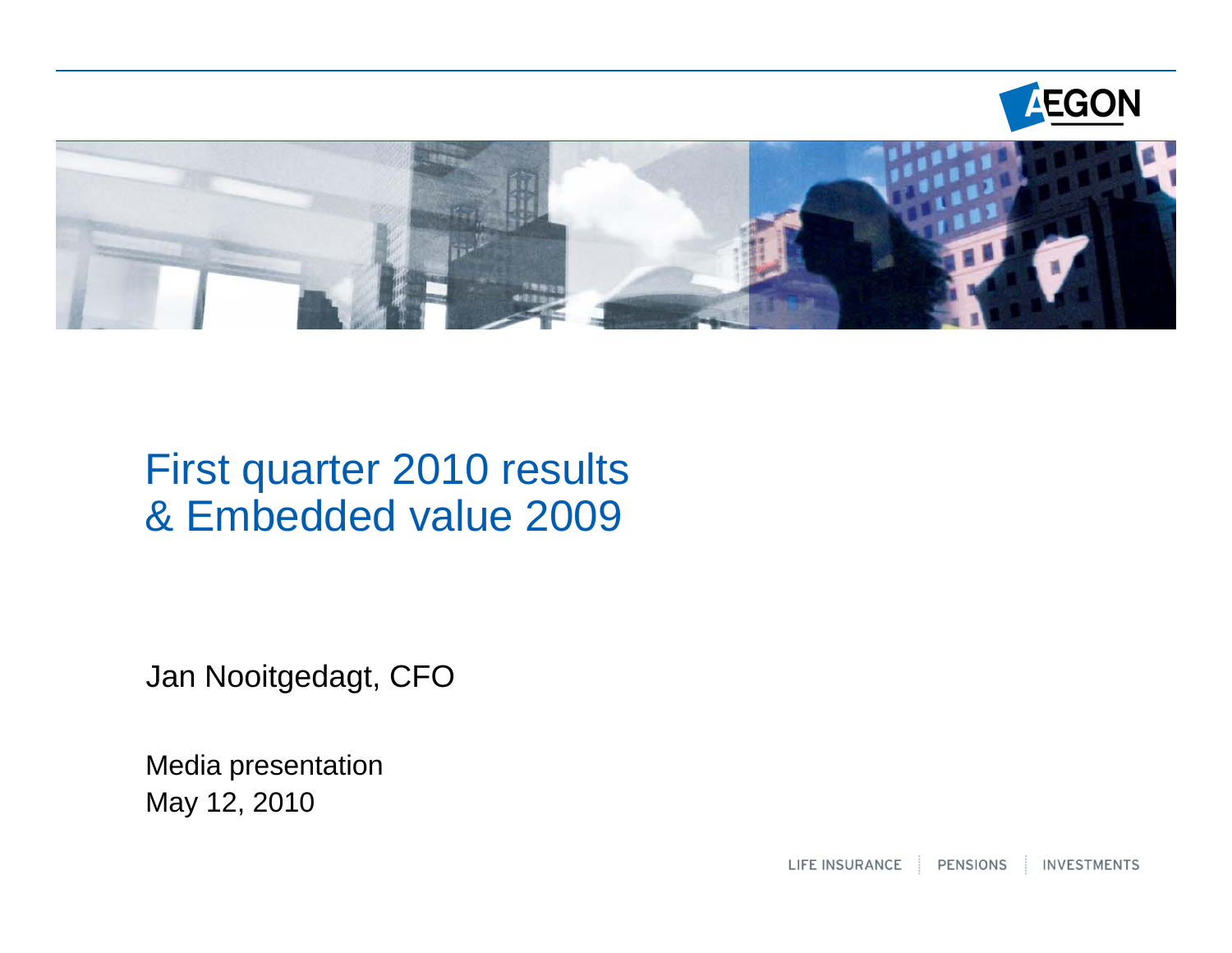## Key messages



- oFurther improvement of underlying earnings
- oContinued execution of strategy
- oRobust sales and deposits, evidence of strong franchise
- oContinued strong capital position

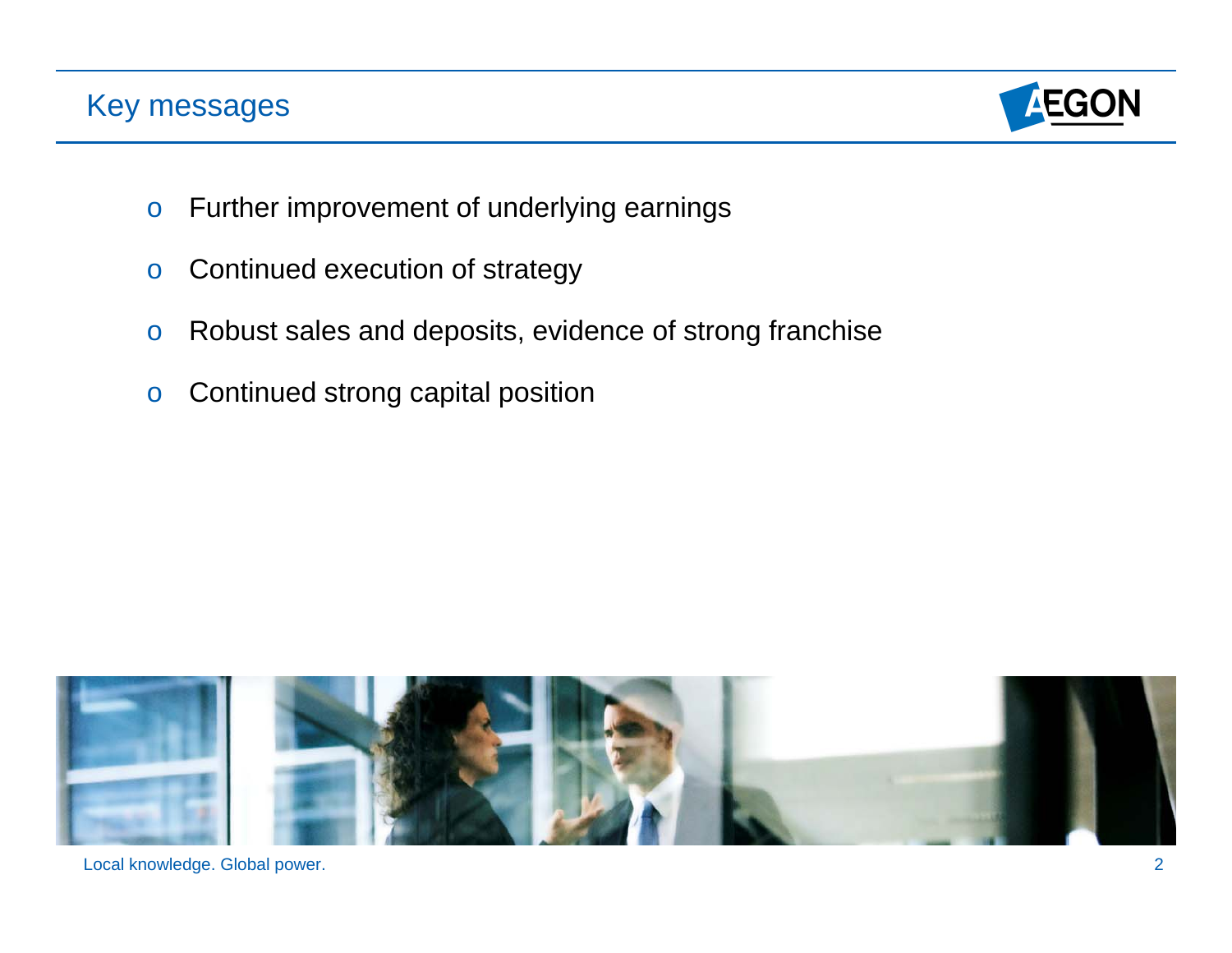

#### **Underlying earnings before tax**

(EUR million)



#### **New life sales**



#### **Revenue-generating investments**

(EUR billion)



Local knowledge. Global power. 3

#### **Gross deposits\***

(EUR billion)



*Excluding run-off businesses*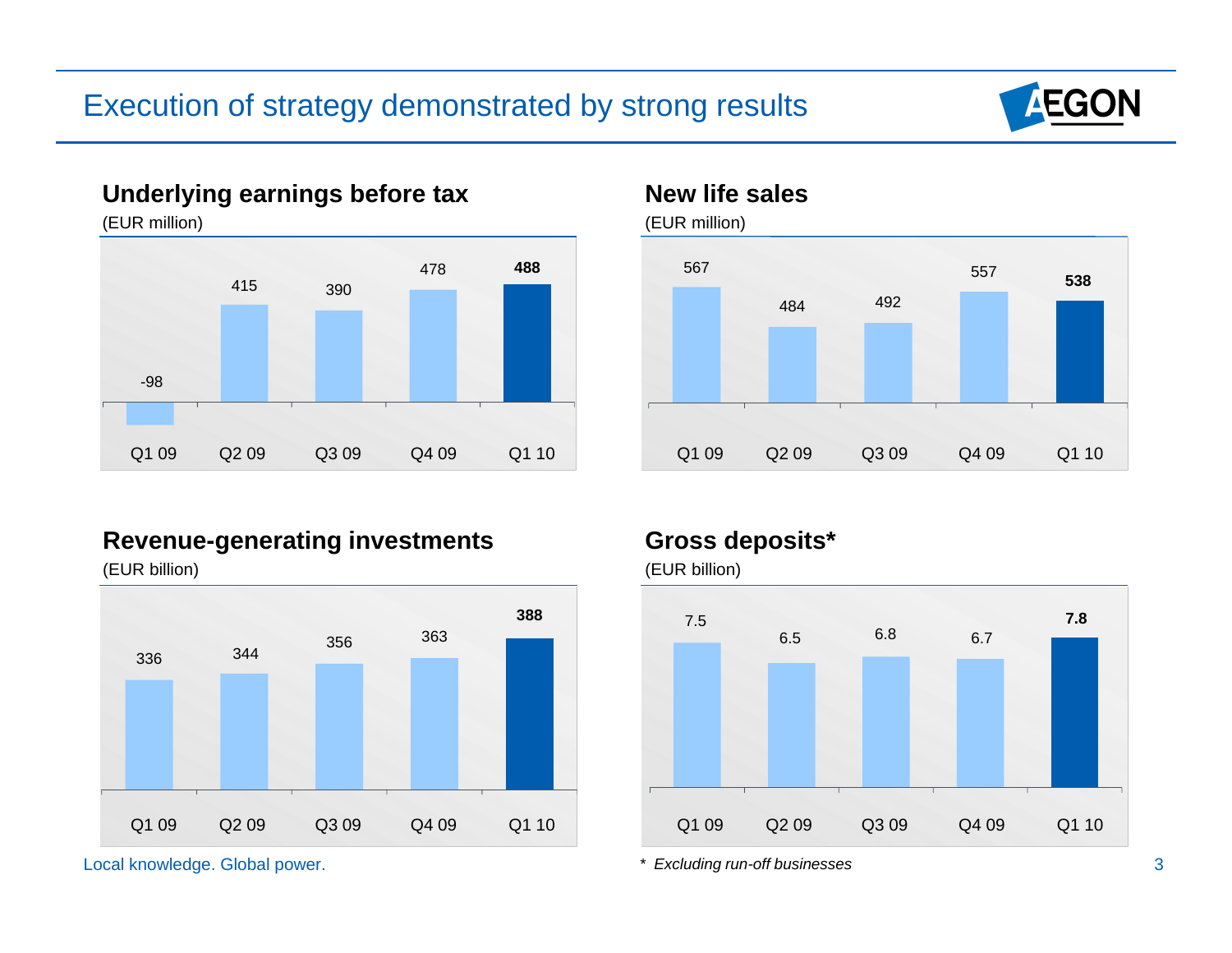

**Reallocate capital towards businesses with higher growth and return prospects** 

- oRunning off institutional spread-based business in the US on track
- oIncreased fee business, reduced spread business
- oDistribution partner added for retirement products in the US
- oCompleted sale of Dutch funeral insurance business
- oReceived 9th provincial license in China

**Improve growth and return from existing business**

- oOperating expenses 4% lower in Q1 2010 compared with Q1 2009
- oContinued focus on cost control

o

o

oRestructuring in the US, UK and the Netherlands

**Reduce financial markets risks**

- Reduction of spread-based balances reduces credit risk
- Enterprise risk management framework upgraded by S&P to strong

**Manage AEGON as an international company**

- oGlobal asset management operational
- oVariable annuities now also offered in the Netherlands and Japan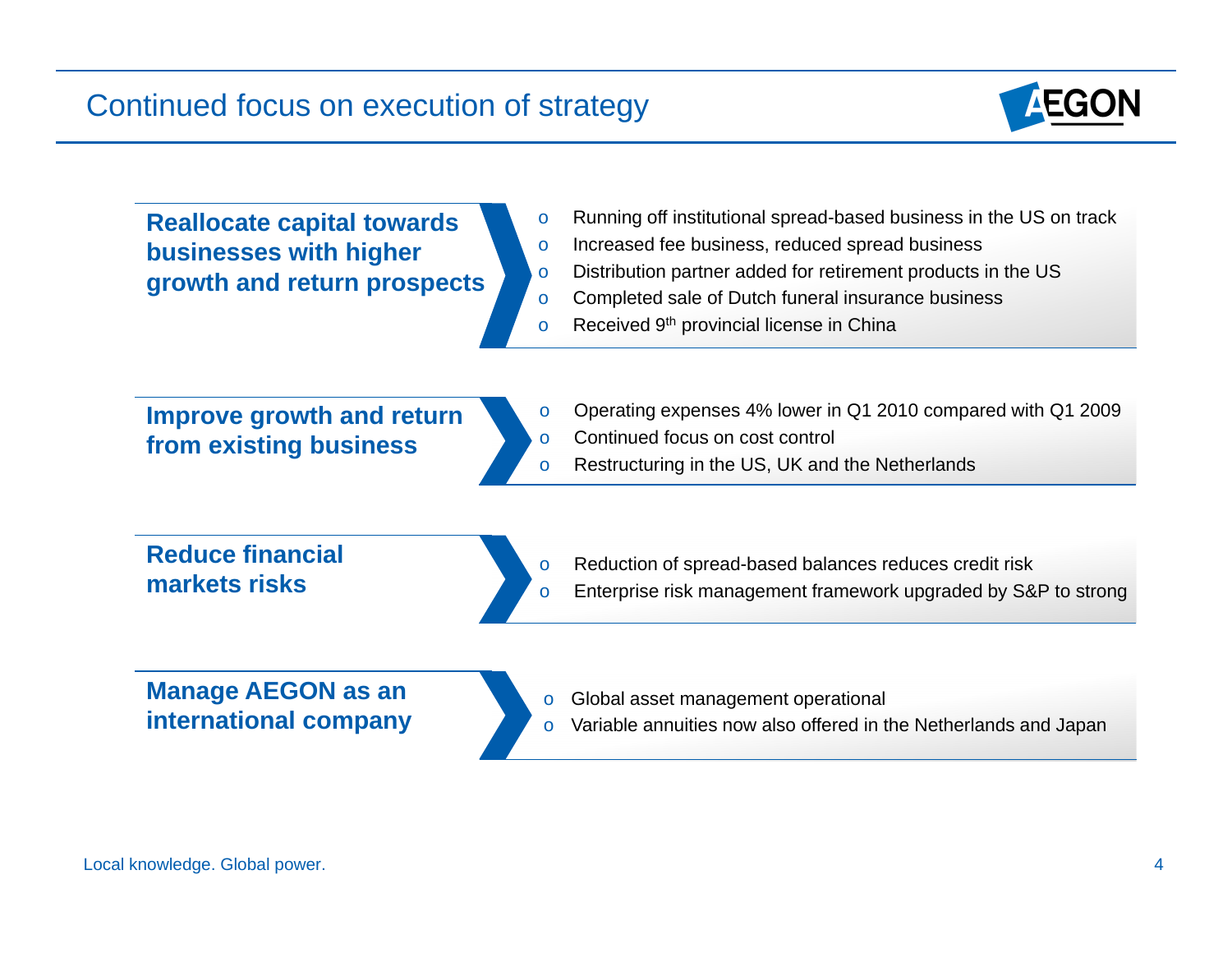### Robust sales in key areas



- o New life sales driven by increase in Americas and Central & Eastern Europe offset by Spain and United Kingdom
- oGross deposits\* up on strong pensions and asset management
- oUS fixed annuities and UK immediate annuities managed lower
- o Value of new business decline mainly due to decrease in fixed annuity sales in the US and immediate annuities in the UK, both following repricing; IRR increase to 19%



*\* Excluding run-off businesses*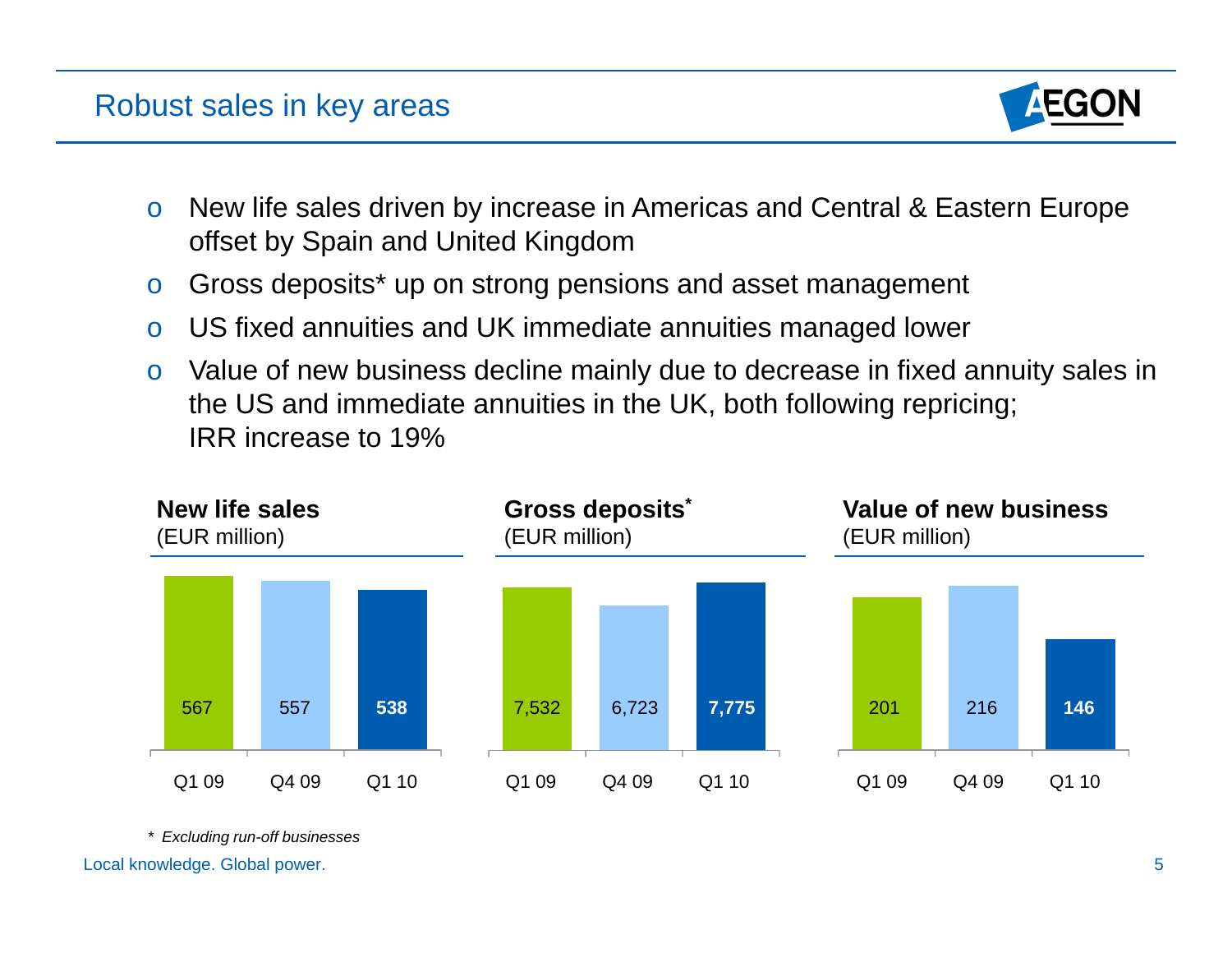# Solid underlying earnings in all country units

- o Solid underlying earnings in all units as a result of
	- Improved equity markets, higher account balances and investment income in the Americas
	- –Higher investment income and lower operating expenses in the Netherlands
	- –Lower claims, higher investment income and increased fees in the UK
	- Improved results from most operating units in New Markets

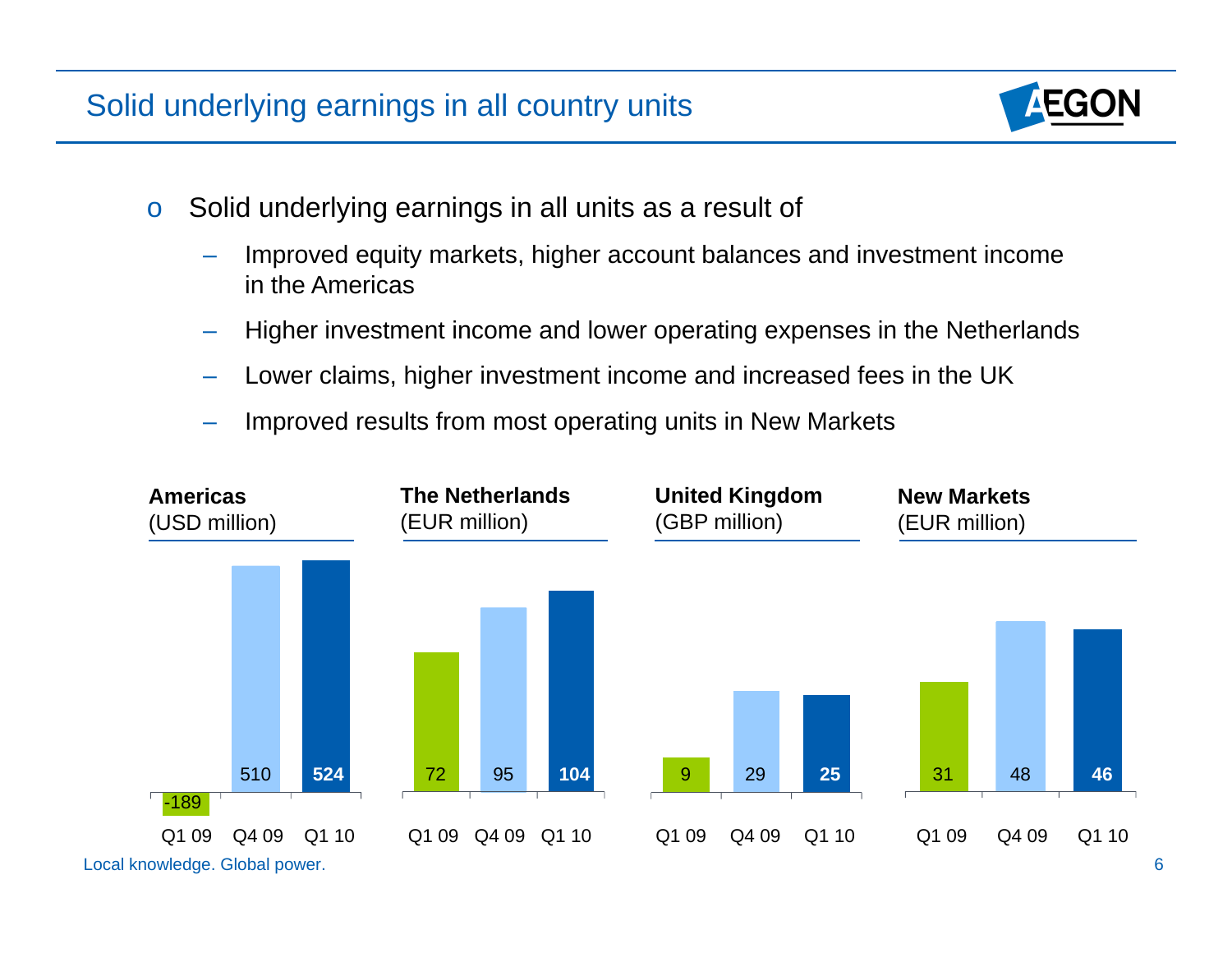#### Focus on operational excellence

- o Achieved significant improvement in customer service levels
	- Invest in improving operational capabilities
- oBuilding on strong brand names AEGON and Transamerica
- o Continue to be cost efficient operator
	- Enhance web capabilities
	- Reduce number of administration platforms
	- Reduce processing time
	- Increase 'policy per headcount'



(EUR million)



## …while reducing overall cost levels…

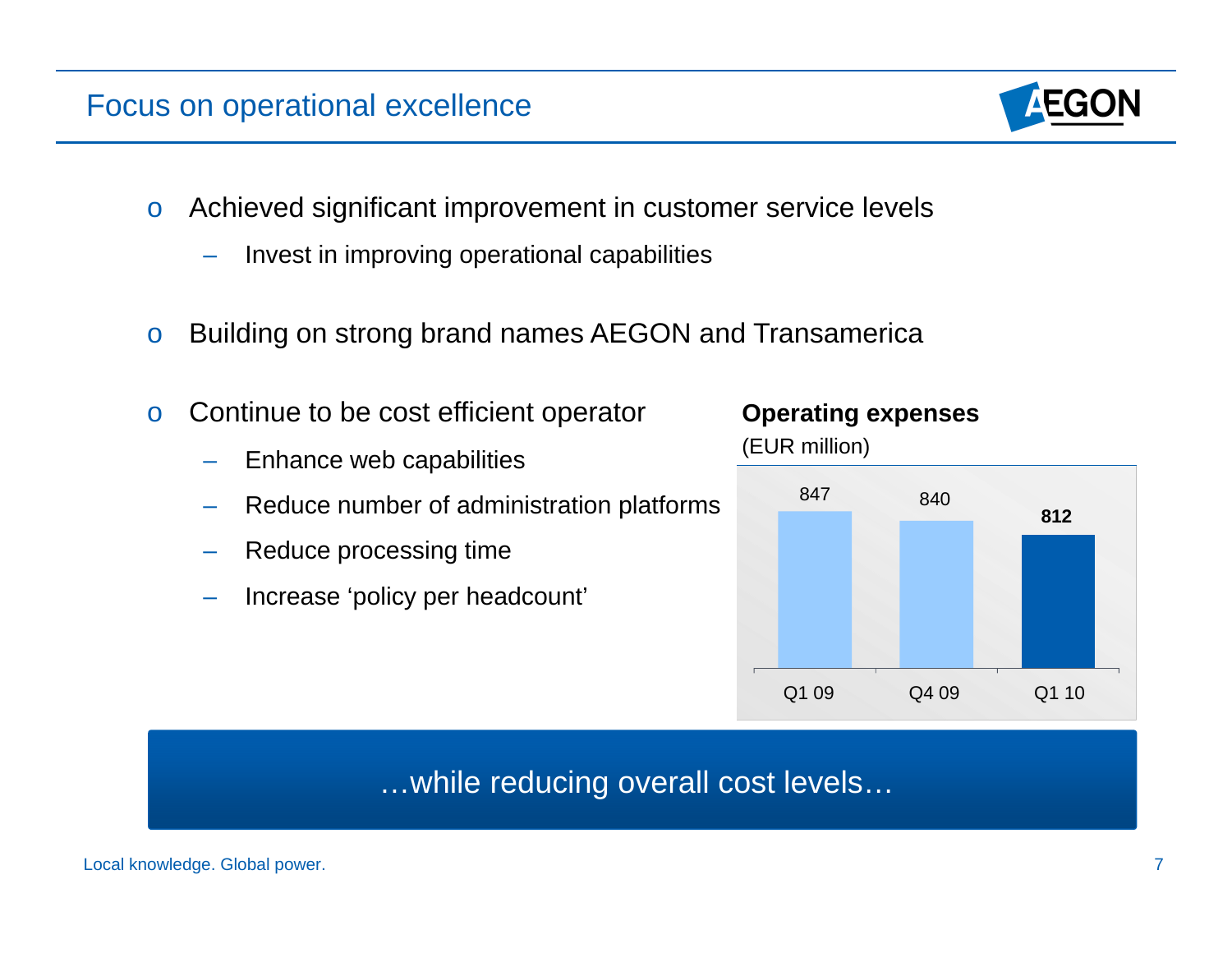# Net income driven by solid underlying earnings

- oSolid underlying earnings in all country units
- oInvestment gains because of ALM\* driven bond sales
- oImpairments at lowest level in seven quarters
- oRun-off businesses in line with expectations



#### **Underlying earnings to net income development in Q1 2010** (EUR million)

*\* Asset & liability management*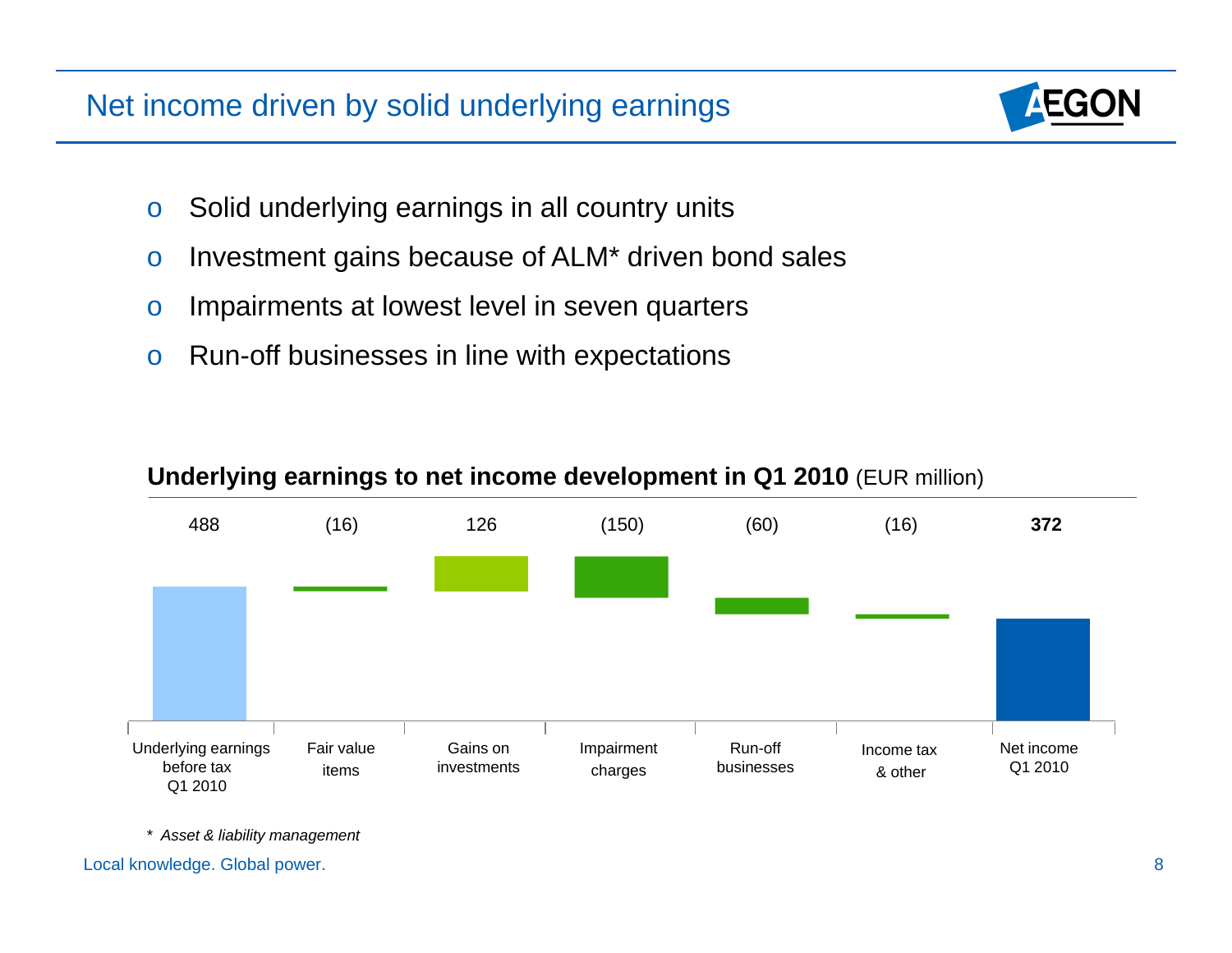

- o Impairments are trending down, but remain above AEGON's long-term average expectations
- o Q1 2010 impairments partly driven by Ambac related impairments of EUR 43 million



#### **Impairments** (EUR million)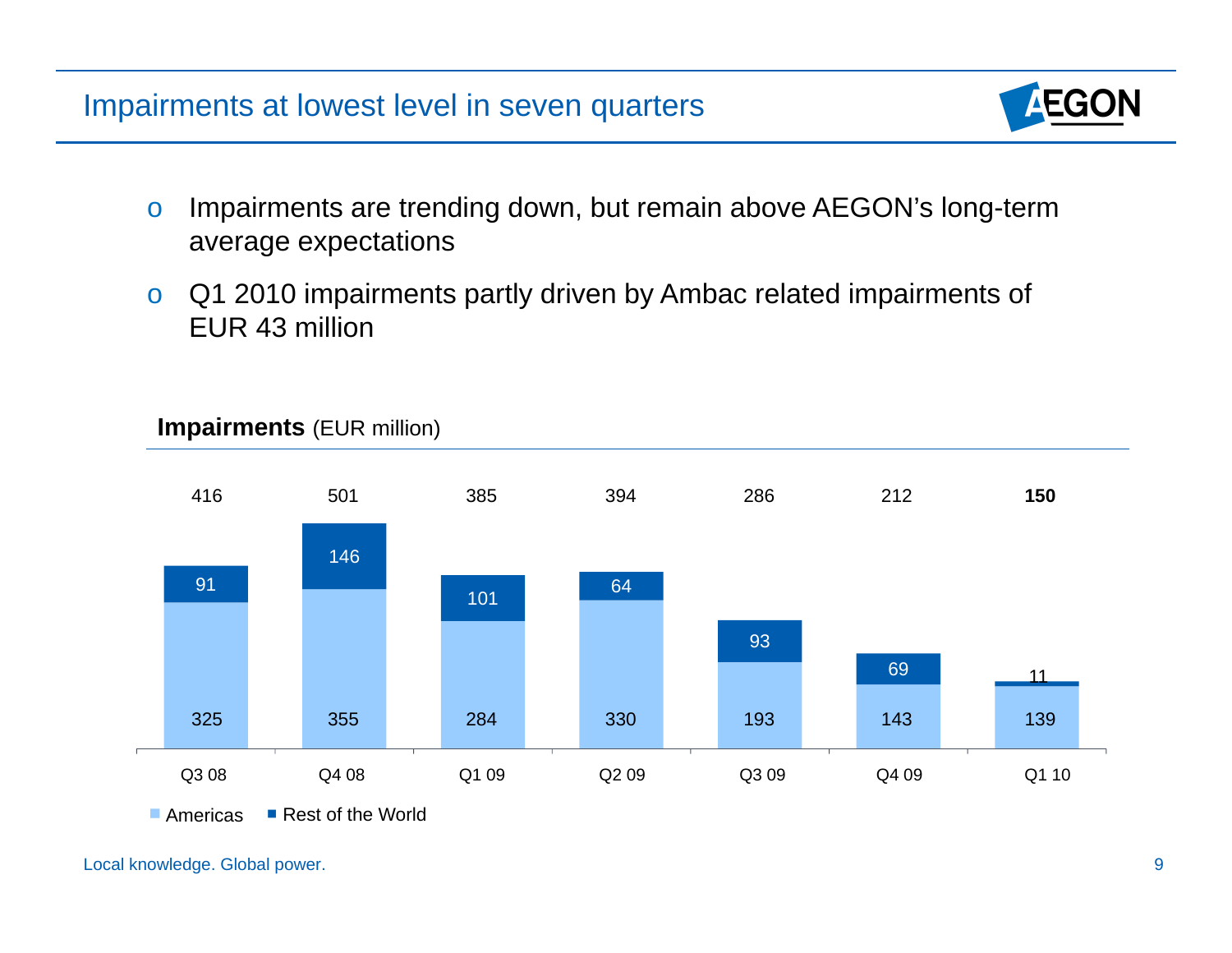



#### **Run-off balances** (USD billion)

- o Earnings in line with expectations
- o Spread earnings impacted by high cash balances and short-term LIBOR-rates
- o Spread balances of USD 18.7 billion are running off as foreseen

| <b>USD million</b>                    | Q1 09 | Q <sub>2</sub> 09 | Q3 09 | Q4 09 | Q1 10 |
|---------------------------------------|-------|-------------------|-------|-------|-------|
| Institutional spread-based businesses | 92    | (4)               | (39)  | (59)  | (81)  |
| Payout annuities                      | 9     | (6)               | (5)   | (5)   | (2)   |
| Total earnings run-off businesses     | 101   | (10)              | (44)  | (64)  | (83)  |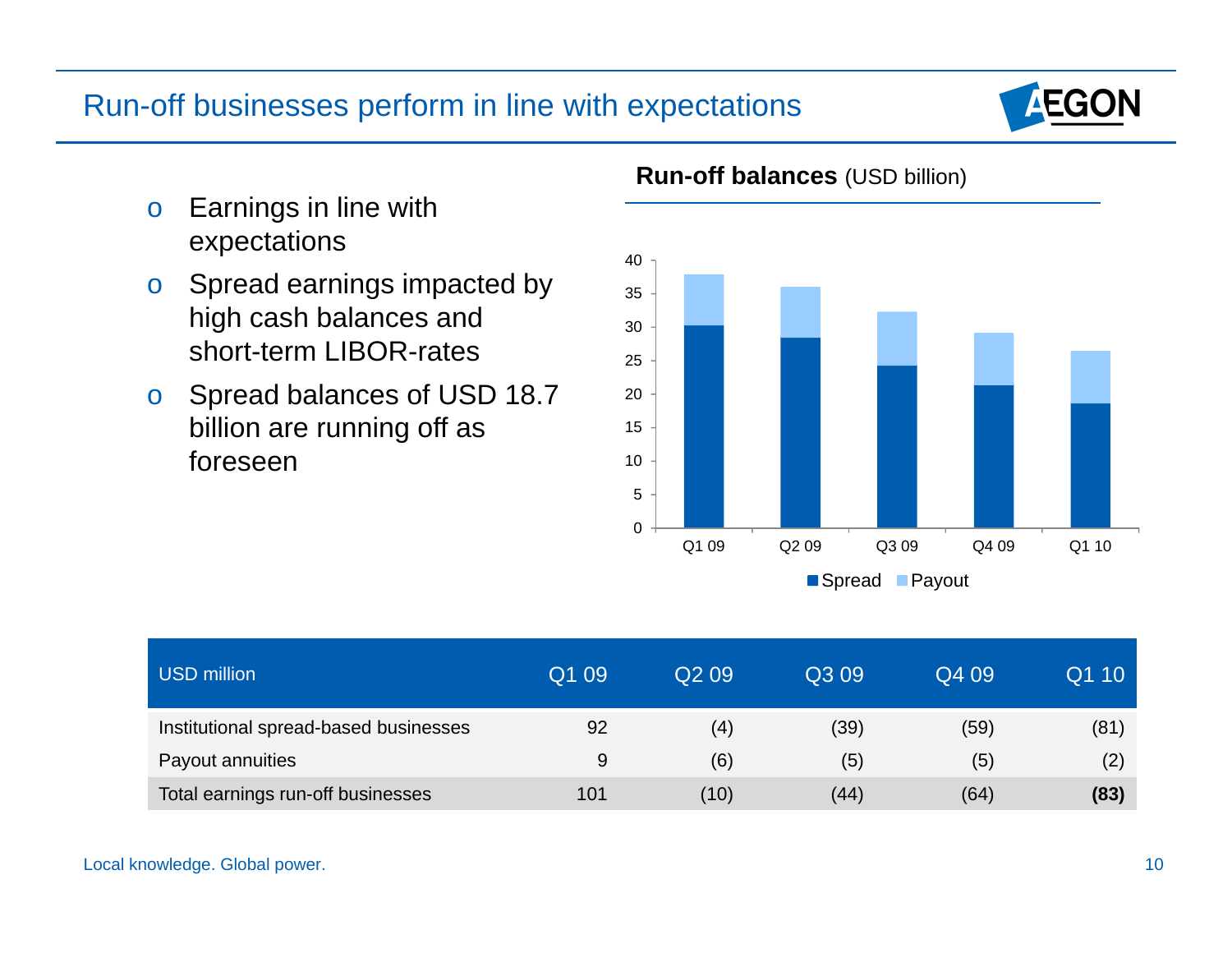# Continued strong capital position



- o Excess capital above AA capital adequacy requirements stable at EUR 3.7 billion
	- Earnings contribution offset by higher capital requirements
- o Capital preservations of EUR 0.1 billion in Q1 2010
	- Primarily the result of the reduction of institutional spread-based balances
	- Preservations substantially lower than in previous quarters
- oIGD\* capital surplus of EUR 7.0 billion; solvency ratio of 205%

# Continue to maintain substantial capital buffer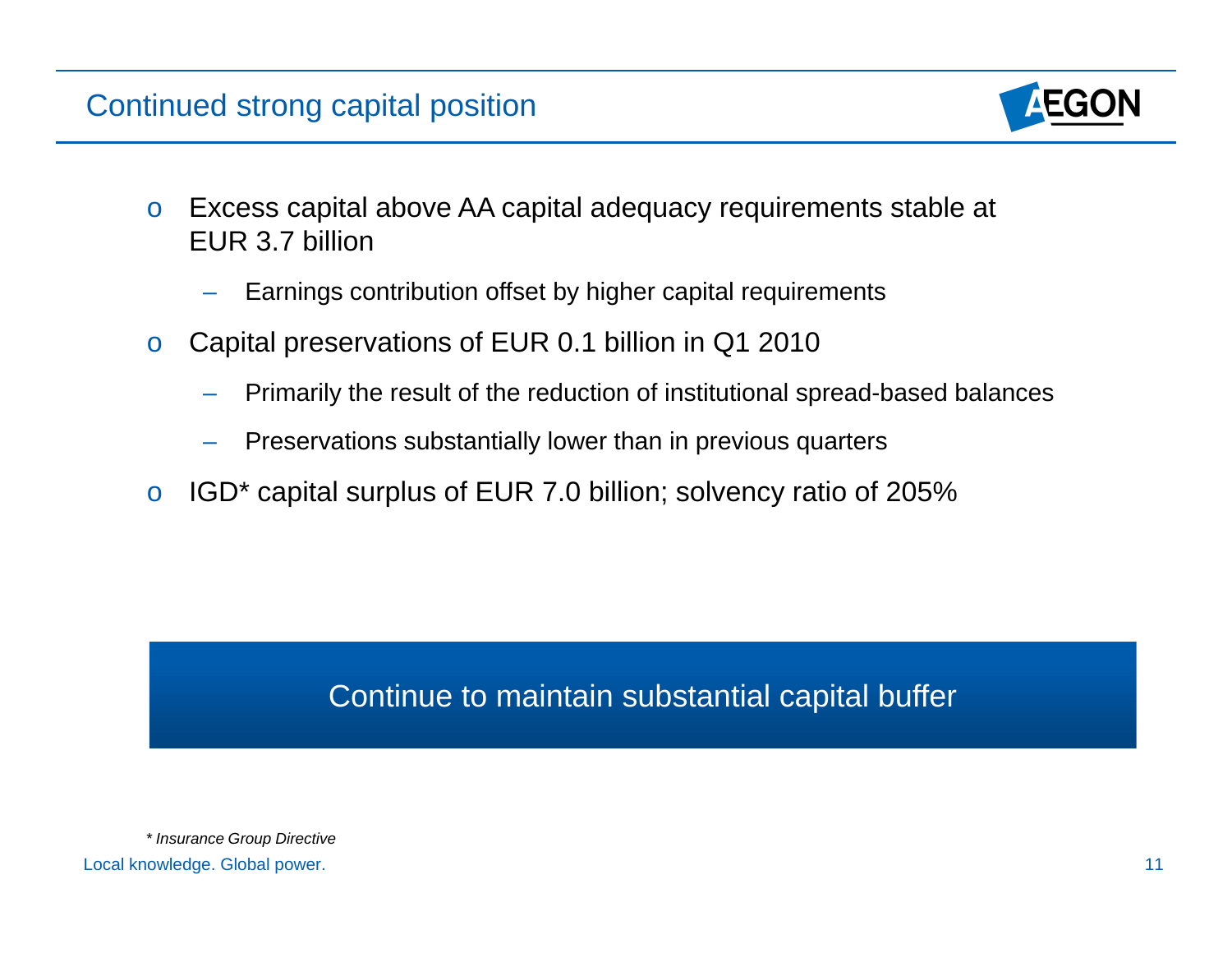# Shareholders' equity continues to improve

- o Shareholders' equity rose 20% sequentially, due to improvement in revaluation reserves, strengthening of the dollar and net income
- oShareholders' equity per common share of EUR 7.28

### **Shareholders' equity development Q1 2010** (EUR billion)



*\* Other changes includes coupons on perpetuals and other*

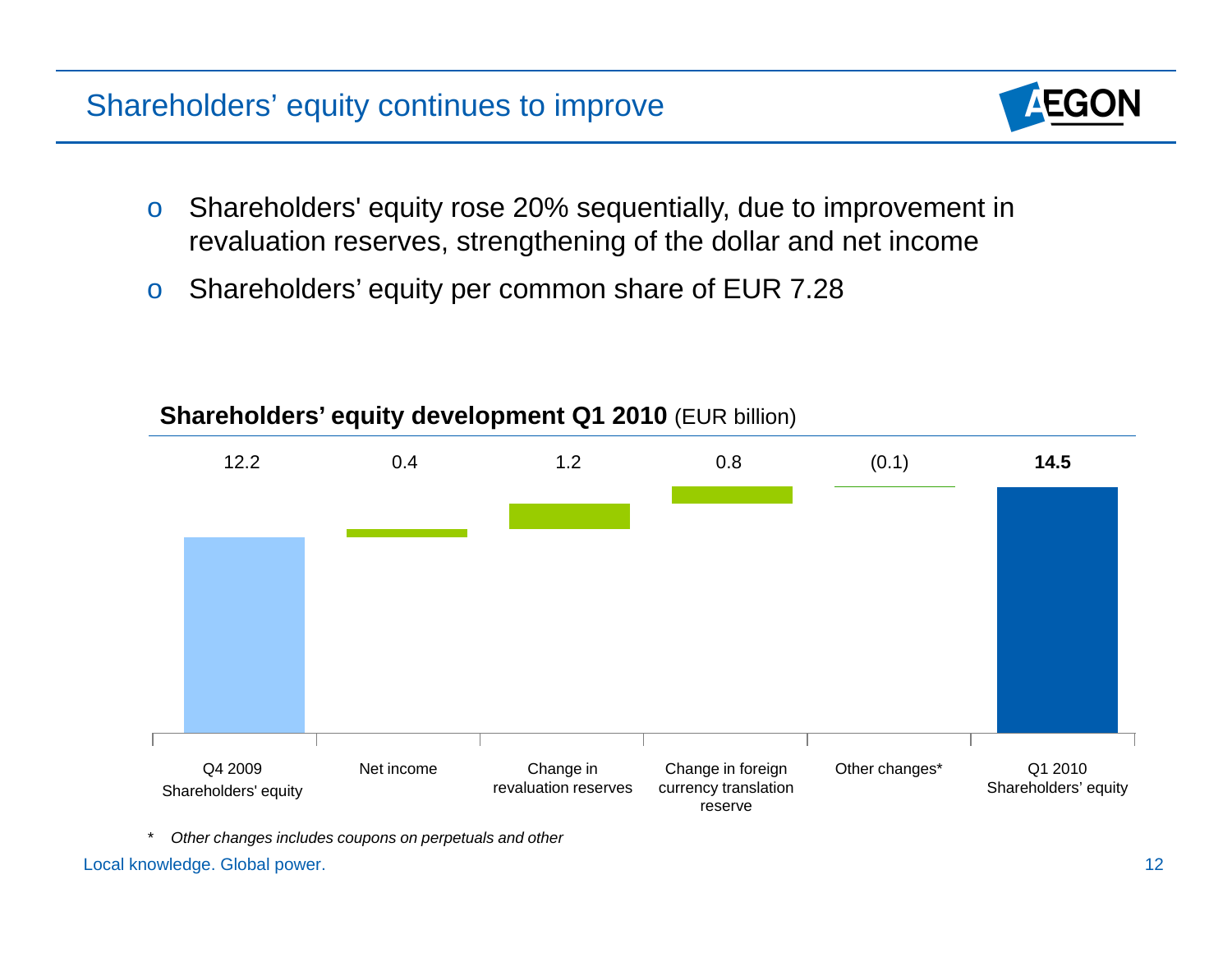## Limited exposure to peripheral European sovereigns





Local knowledge. Global power. 13 *\* At fair value*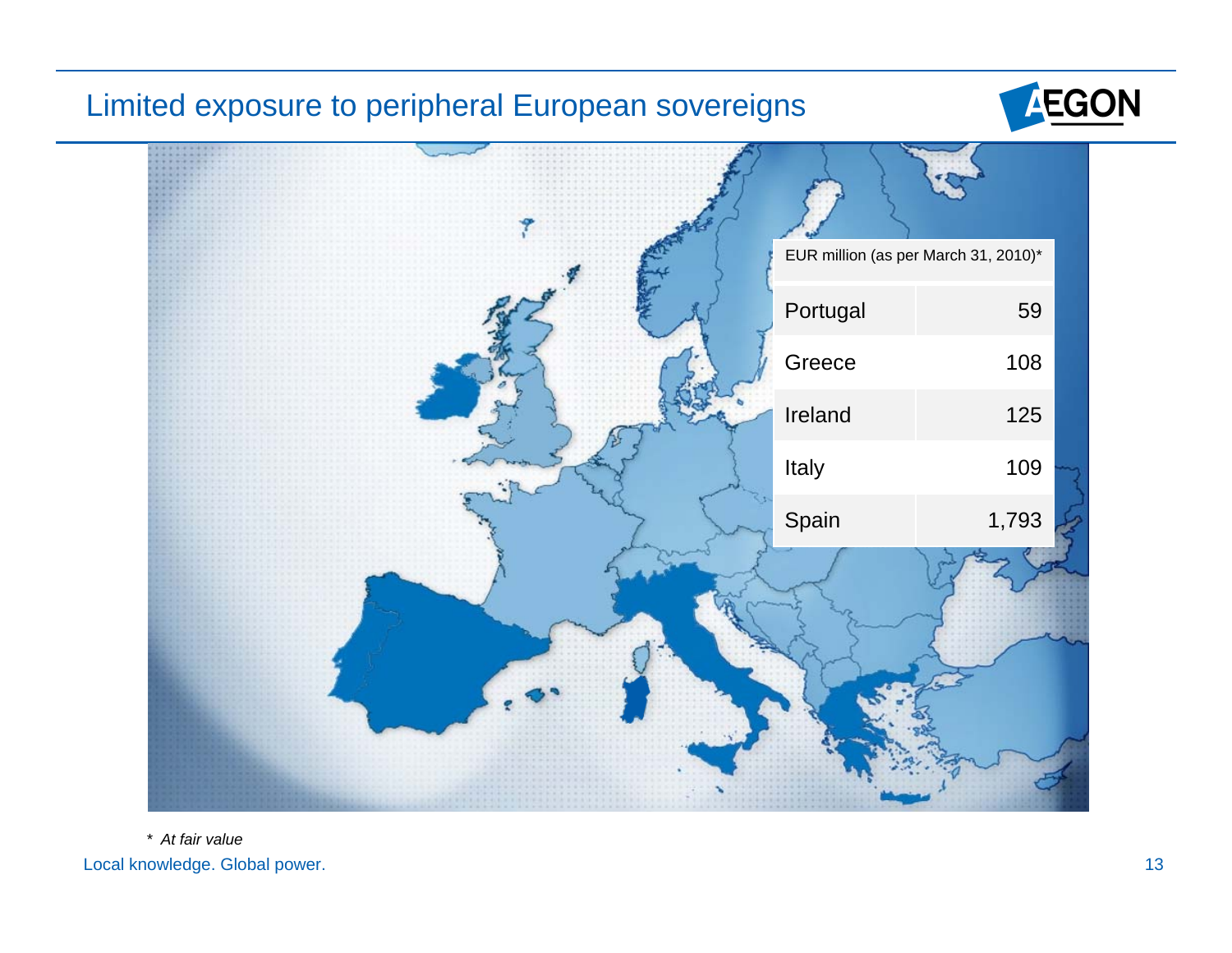# AEGON is well prepared for Solvency II

- oAEGON supports the principles of Solvency II
- o AEGON has been preparing since 2005
	- Internal economic capital model more conservative than QIS 4
	- Economic pricing embedded in product pricing
- oOutcome QIS 5 still uncertain, latest specifications have eased
- oConfident final outcome to be satisfactory for both industry and AEGON

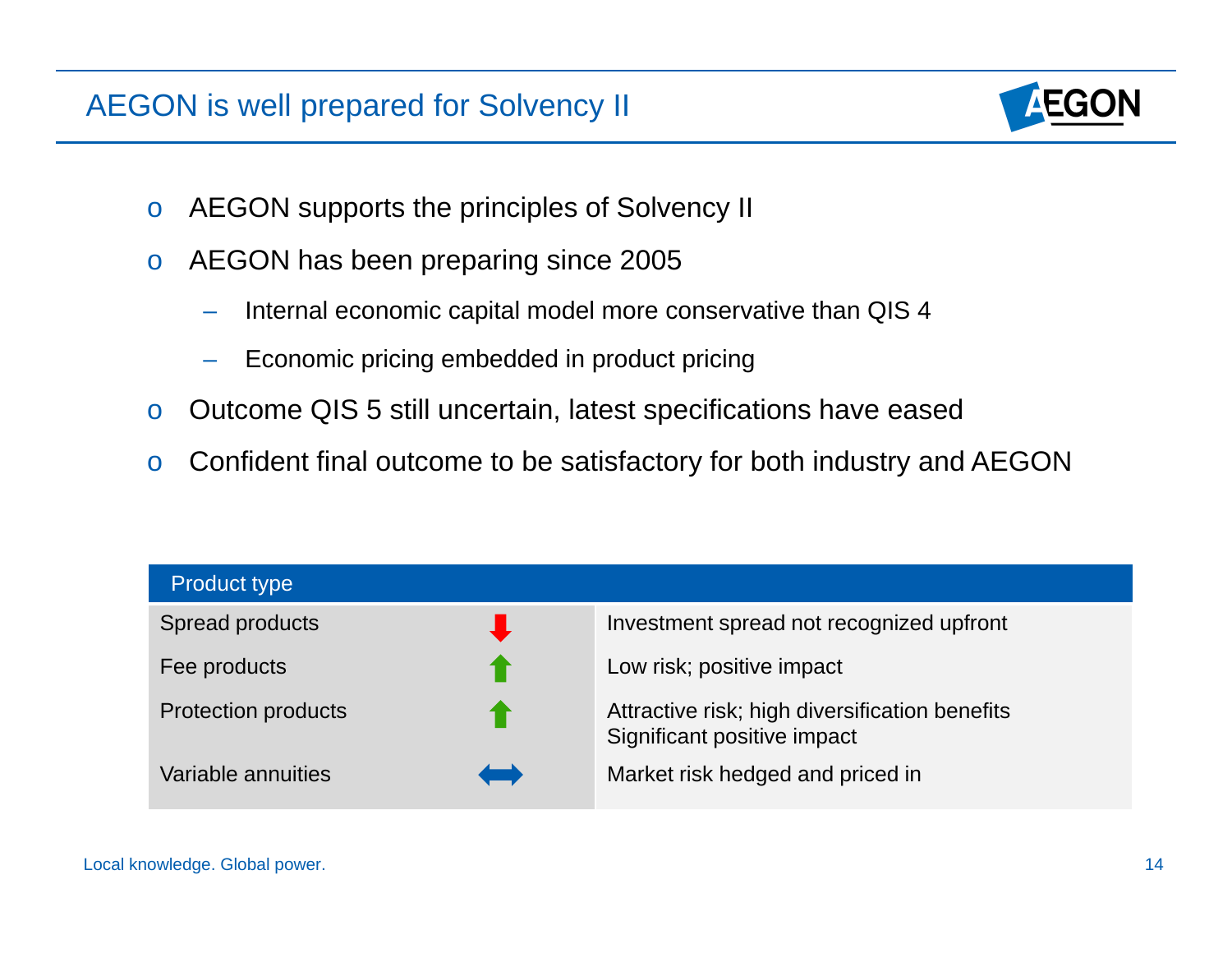# Total embedded value of EUR 9.65 per common share

- o TEV per common share declined mainly due to:
	- Higher market value of debt
	- Issuance of common shares

| EUR billion, except per share data | 2009  | 2008  |         |
|------------------------------------|-------|-------|---------|
| Embedded value life insurance      | 23.3  | 22.9  | $2\%$   |
| Total embedded value (TEV)         | 17.8  | 18.5  | $(4)\%$ |
| TEV per common share*              | 9.65  | 11.35 | (15)%   |
| Value of new business              | 0.767 | 0.837 | $(8)\%$ |

#### **Embedded value life insurance 2009**



\* Adjusted for estimated theoretical value of the preferred shares

#### Local knowledge. Global power. 15



**Value of new business** 

**2009**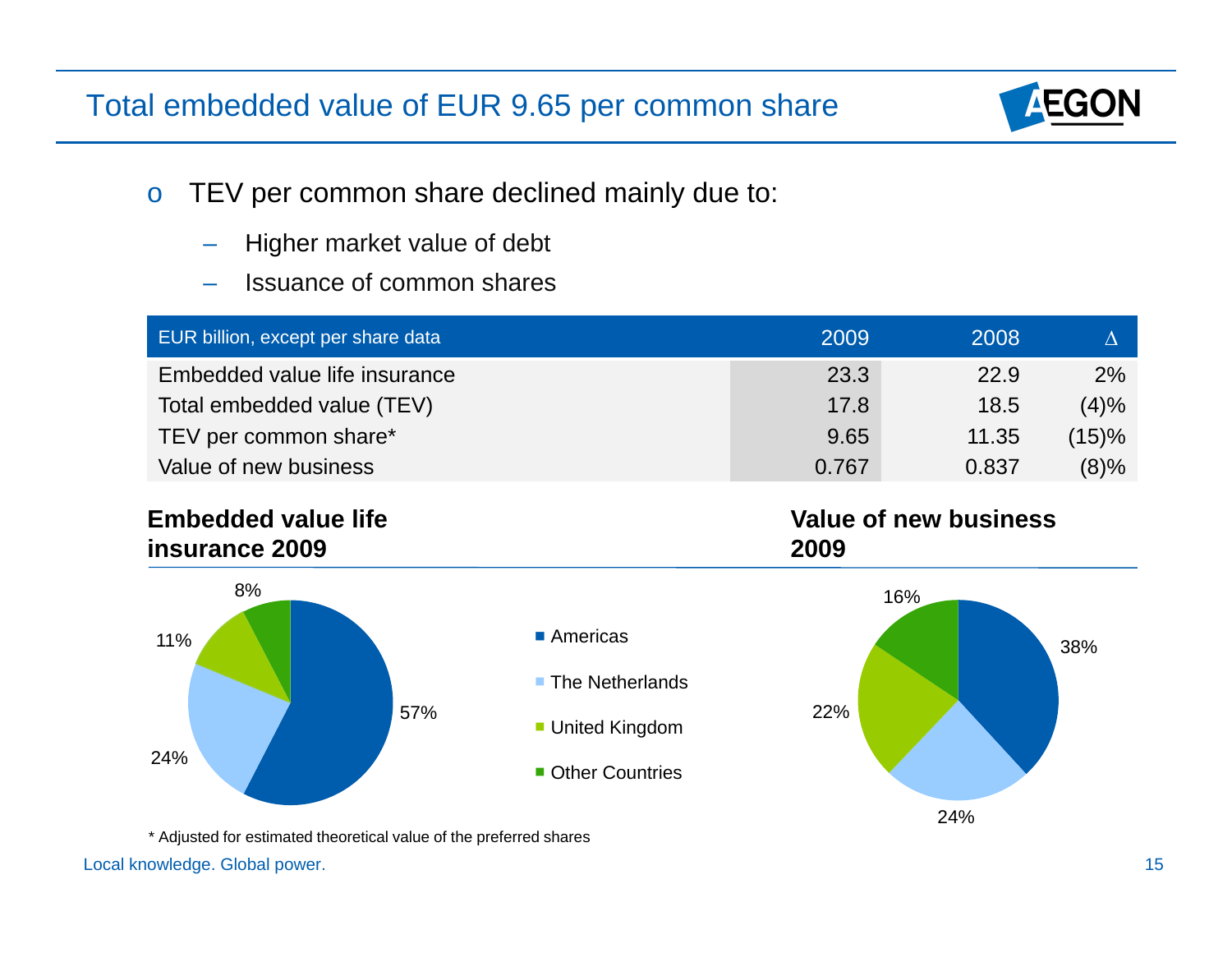# Increase embedded value life driven by operating returns



- oPositive performance from both VNB and existing in-force book
- o In-force performance partly driven by favorable maintenance expenses as a result of cost reduction measures
- o Capital market impact driven by
	- Increase in risk free fixed interest return
	- Decrease in corporate spreads
	- Variance from long-term investment return

#### **Embedded value life insurance movement** (EUR billion)

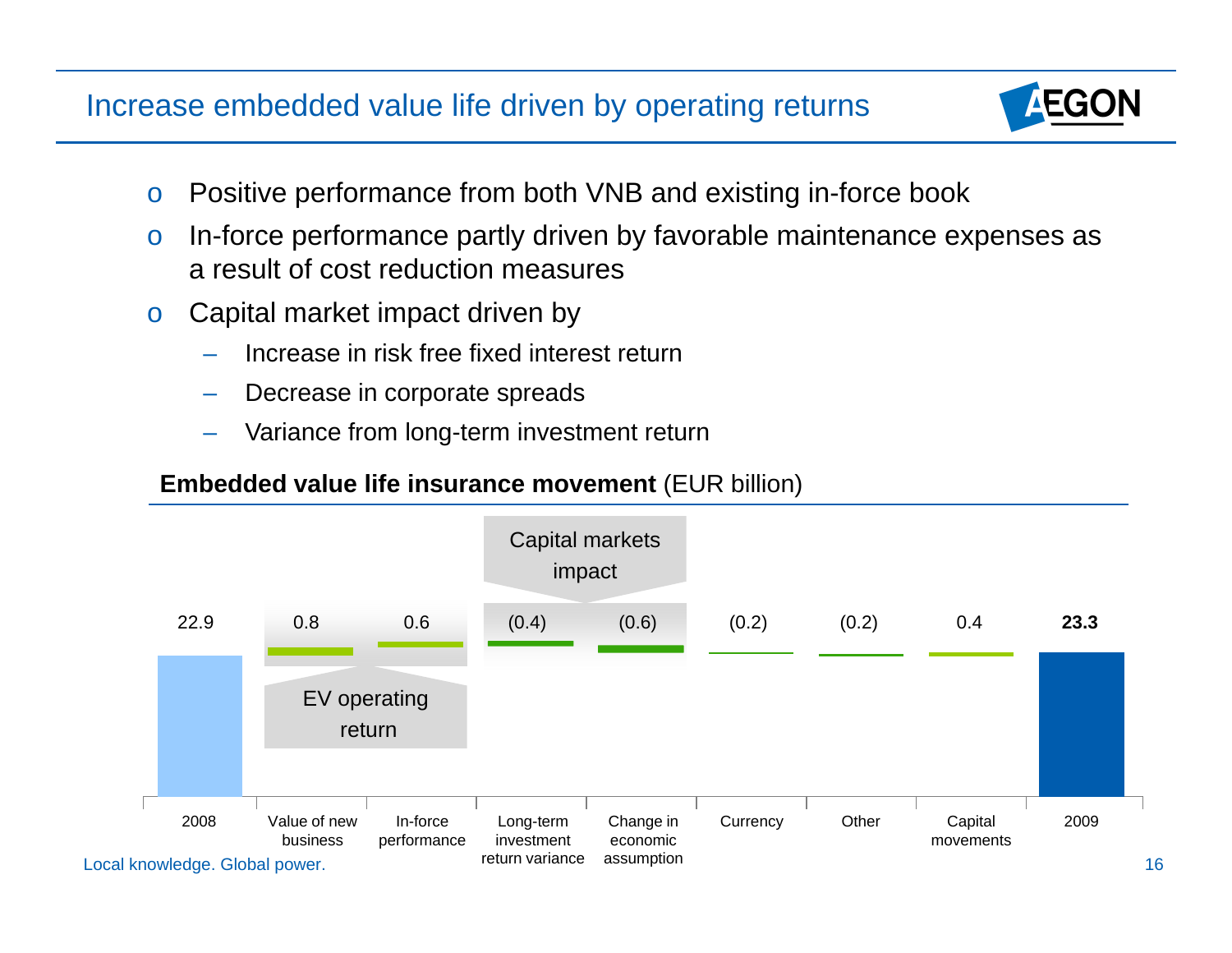### Conclusion



- oFurther improvement of underlying earnings
- oContinued execution of strategy
- oRobust sales and deposits, evidence of strong franchise
- oContinued strong capital position

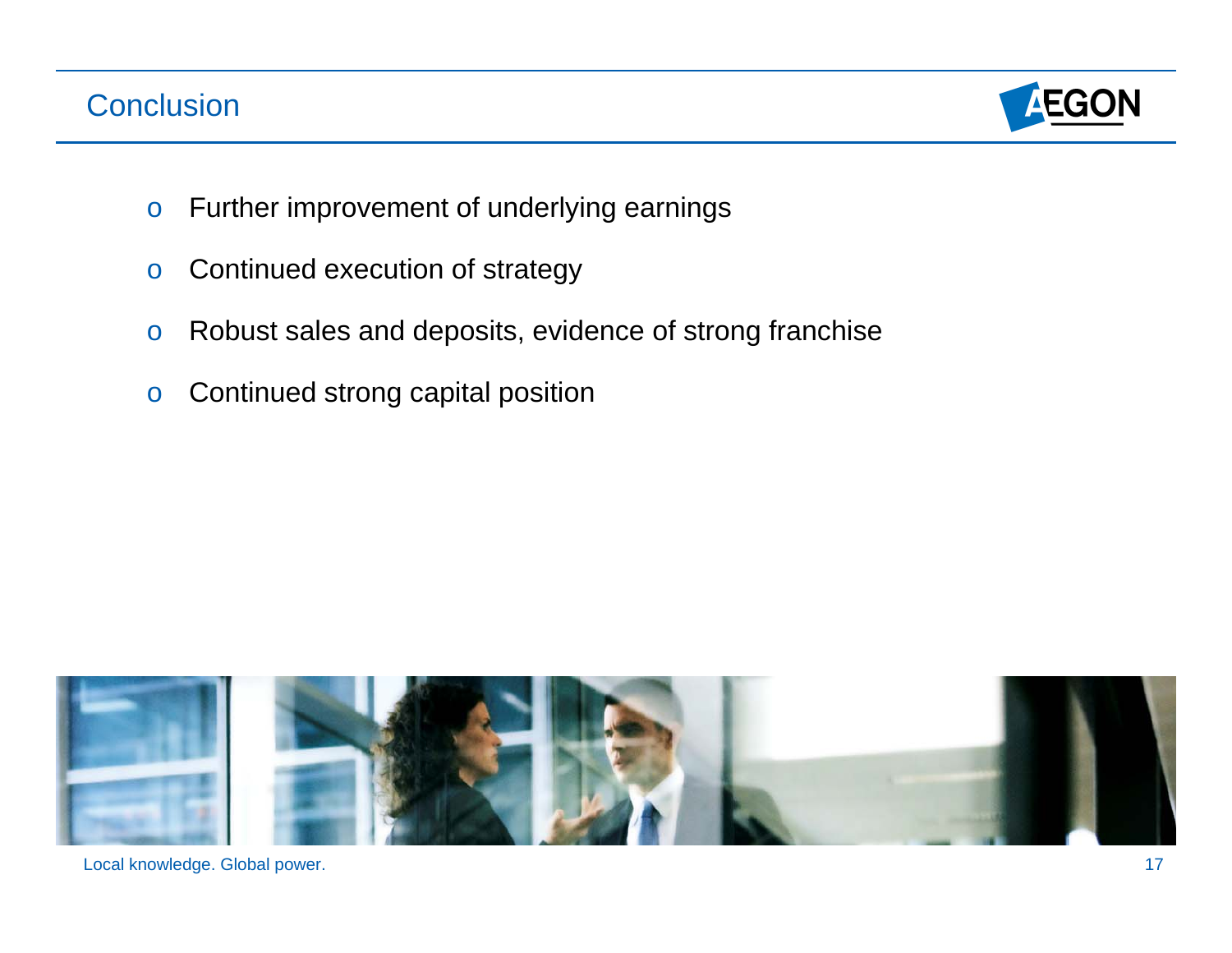



# Q&A